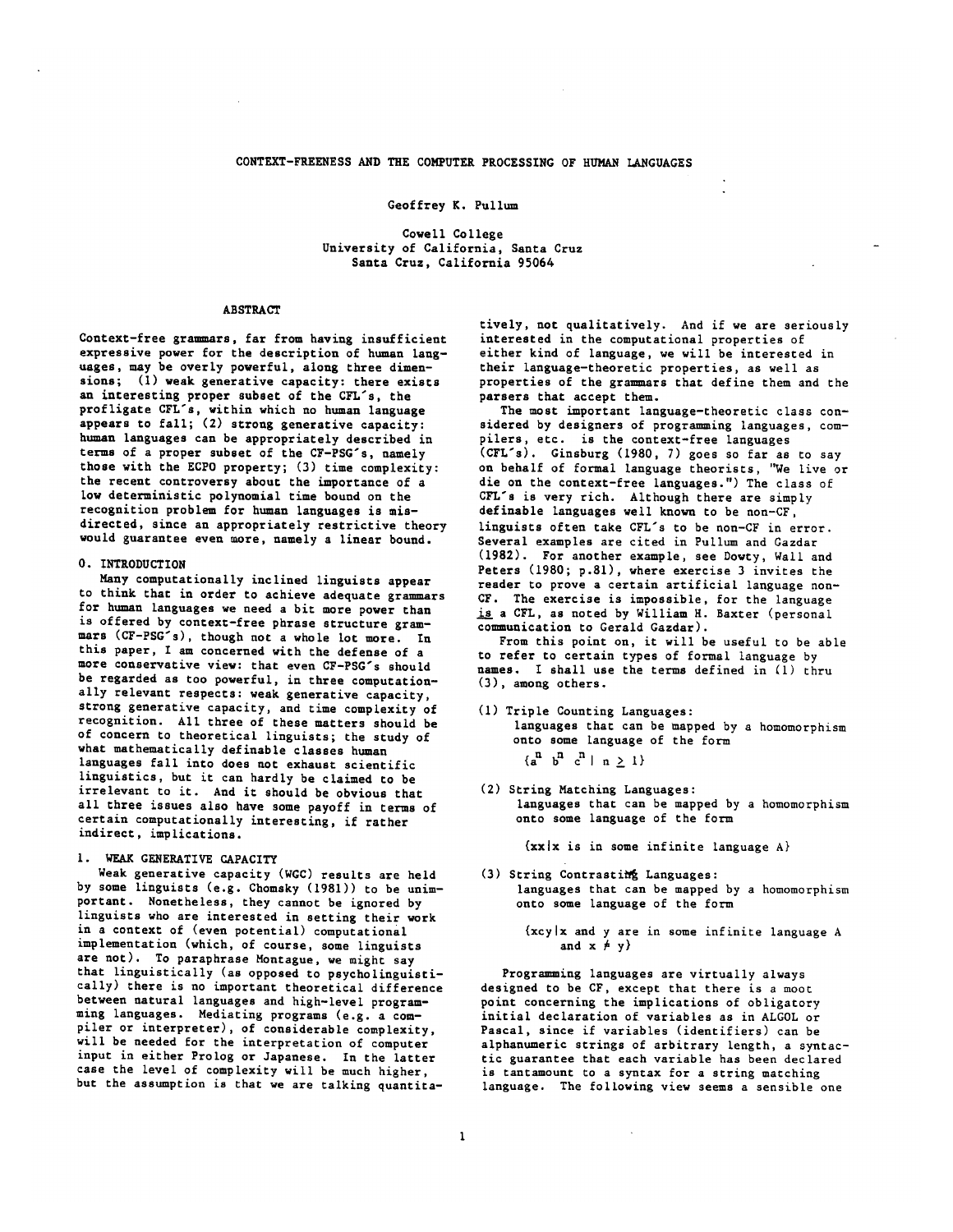to take about such cases: languages like ALGOL or Pascal are CF, but not all ALGOL or Pascal programs compile or run. Programs using undeclared variables make no sense either to the compiler or to the CPU. But they are still programs, provided they conform in all other ways to the syntax of the language in question, just as a program which always goes into an infinite loop and thus never gives any output is a program. Aho and Ullmann (1977, 140) take such a view:

the syntax of ALGOL...does not get down to the level of characters in a name. Instead, all names are represented by a token such as id, and it is left to the bookkeeping phase of the compiler to keep track of declarations and uses of particular names.

The bookkeeping has to be done, of course, even in the case of languages like LISP whose syntax does not demand a list of declarations at the start of each program.

Various efforts have been made in the linguistic literature to show that some human language has an infinite, appropriately extractable subset that is a triple counting language or a string matching language. (By appropriately extractable I mean isolable via either homomorphism or intersection with a regular set.) But all the published claims of this sort are fallacious (Pullum and Gazdar 1982). This lends plausibility to the hypothesis that human languages are all CF. Stronger claims than this (e.g. that human languages are regular, or finite cardinality) have seldom seriously defended. I now want to propose one, however.

I propose that human languages are never profligate CFL's in the sense given by the following definition.

- (i) A CFL is profligate if all CF-PSG's generating it have nonterminal vocabularies strictly larger than their terminal vocabularies.
- (ii) A CFL is profligate if it is the image of a profligate language under some homomorphism.

[OPEN PROBLEM: Is profligacy decidable for an arbitrary CFL? I conjecture that it is not, but I have not been able to prove this.]

Clearly, only an infinite CPL can be profligate, and clearly the most commonly cited infinite CFL's are not profligate. For instance,  $\{\underline{anbn} | n \geq 0\}$  is not profligate, because it has two terminal symbols but there is a grammar for it that has only one nonterminal symbol, namely S. (The rules are: (S --> aSb, S --> e}.) However, profligate CFL's do exist. There are even regular languages that are profligate: a simple example (due to Christopher Culy) is  $(\underline{a^*} + \underline{b^*})$ .

More interesting is the fact that some string contrasting languages as defined above are profligate. Consider the string contrasting language over the vocabulary  $\{ \underline{a}, \underline{b}, \underline{c} \}$  where  $\underline{A} = \{ \underline{a} + \underline{b} \}^{\pi}$ . A string  $xcy$  in  $(a + b)*c(a + b)*$  will be in this language if any one of the following is met:

- $(a)$  x is longer than  $y$ ;
- (b)  $x$  is shorter than  $y$ ;
- (c)  $\underline{x}$  is the same length as  $\underline{y}$  but there is an  $\underline{i}$ such that the ith symbol of  $x$  is distinct from the ith symbol of  $y$ .

The interesting condition here is (c). The grammar has to generate, for all  $\underline{i}$  and for all pairs  $\langle u, v \rangle$ of symbols in the terminal vocabulary, all those strings in  $(\underline{a} + \underline{b}) \star \underline{c} (\underline{a} + \underline{b}) \star$  such that the ith symbol is  $\underline{u}$  and the ith symbol after  $\underline{c}$  is  $\underline{v}$ . There is no bound on i, so recursion has to be involved. But it must be recursion through a category that preserves a record of which symbol is crucially going to be deposited at the ith position in the terminal string and mismatched with a distinct symbol in the second half. A CF-PSG that does this can be constructed (see Pullum and Gazdar 1982, 478, for a grammar for a very similar language). But such a grammar has to use recursive nonterminals, one for each terminal, to carry down information about the symbol to be deposited at a certain point in the string. In the language just given there are only two relevant terminal symbols, but if there were a thousand symbols that could appear in the  $x$  and  $y$  strings, then the vocabulary of recursive nonterminals would have to be increased in proportion. (The second clause in the definition of profligacy makes it irrelevant whether there are other terminals in the language, like g in the language cited, that do not have to participate in the recursive mechanisms just referred to.)

For a profligate CFL, the argument that a CF-PSG is a cumbersome and inelegant form of grammar might well have to be accepted. A CF-PSG offers, in some cases at least, an appallingly inelegant hypothesis as to the proper description of such a language, and would be rejected by any linguist or programmer. The discovery that some human language is profligate would therefore provide (for the first time, I claim) real grounds for a rejection of CF-PSG's on the basis of strong generative capacity (considerations of what structural descriptions are assigned to strings) as opposed to weak (what language is generated).

However, no human language has been shown to be a profligate CFL. There is one relevant argument in the literature, found in Chomsky (1963). The argument is based on the nonidentity of constituents allegedly required in comparative clause constructions like (4).

(4) She is more competent as [a designer of programming languages] than he is as [a designer of microchips].

Chomsky took sentences like (5) to be ungrammatical, and thus assumed that the nonidentity between the bracketed phrases in the previous example had to be guaranteed by the grammar.

(5) She is more competent as [a designer of programming languages] than he is as [a designer of programming languages|.

Chomsky took this as an argument for non-CF-ness in English, since he thought all string contrasting languages were non-CF (see Chomsky 1963, 378-379),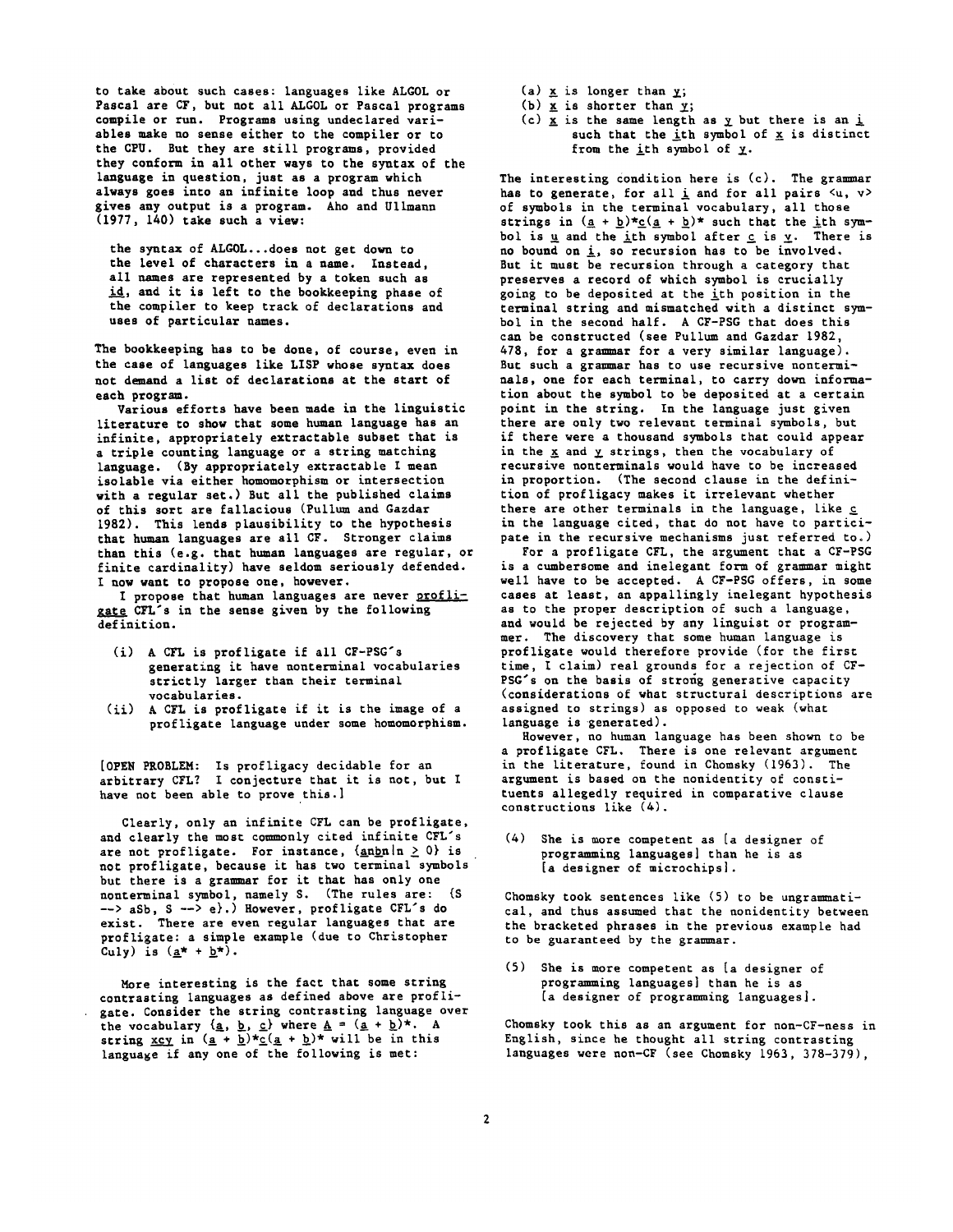but it can be reinterpreted as an attempt to show that English is (at least) profligate. (It could even be reconstituted as a formally valid argument that English was non-CF if supplemented by a demonstration that the class of phrases from which the bracketed sequences are drawn is not only" infinite but non-regular; of. Zwicky and Sadock.) However, the argument clearly collapses on empirical grounds. As pointed out by Pullum and Gazdar (1982, 476-477), even Chomsky now agrees that strings like (5) are grammatical (though they need a contrastive context and the appropriate intonation to make them readily acceptable to informants). Hence these examples do not show that there is a homomorphism mapping English onto some profligate string contrasting language.

The interesting thing about this, if it is correct, is that it suggests that human languages not only never demand the syntactic string comparison required by string matching languages, they never call for syntactic string comparision over infinite sets of strings at all, whether for symbol-by-symbol checking of identity (which typically makes the language non-CF) or for specifying a mismatch between symbols (which may not make the language non-CF, but typically makes it profligate).

There is an important point about profligacy that" I should make at this point. My claim that human languages are non-profligate entails that each human language has at least one CF-PSG in which the nonterminal vocabulary has cardinality strictly less than the terminal vocabulary, but not that the best grammar to implement for it will necessarily meet this condition. The point is important, because the phrase structure grammars employed in natural language processing generally have complex nonterminals consisting of sizeable feature bundles. It is not uncommon for a large natural language processing system to employ thirty . or forty binary features (or a rough equivalent in terms of multi-valued features), i.e. about as many features as are employed for phonological description by Chomsky and Halle (1968). The GPSG system described in Gawron et al. (1982) has employed features on this sort of scale at all points in its development, for example. Thirty or forty binary features yields between a billion and a trillion logically distinguishable nonterminals (if all values for each feature are compatible with all combinations of values for all other features). Because economical techniques for rapid checking of relevant feature values are built into the parsers normally used for such grammars, the size of the potentially available nonterminal vocabulary is not a practical concern. In principle, if the goal of capturing generalizations and reducing the size of the grammar formulation were put aside, the nonterminal vocabulary could be vastly reduced by replacing rule schemata by long lists of distinct rules expanding the same nonterminal.

Naturally, no claim has been made here that profligate CFL's are computationally intractable. No CFL's are intractable in the theoretical sense, and intractability in practice is so closely tied to details of particular machines and programming environments as to be pointless to talk about in terms divorced from actual measurements of size for grammars, vocabularies, and address spaces. I have

been concerned only to point out that there is an interesting proper subset of the infinite CFL's within which the human languages seem to fall.

One further thing may be worth pointing out. The kind of string contrasting languages I have been concerned with above are strictly nondeterministic. The deterministic CFL's (DCFL's) are closed under complementation. But the complicant of

(6) {xcy|x and y are in  $(\underline{a} + \underline{b})^*$  and  $\underline{x} \neq \underline{y}$ } in  $(a + b) * c(a + b) *$  is (7a), identical to (7b), a string matching language.

(7)a.  $\{xcy | x \text{ and } y \text{ are in } (\underline{a} + \underline{b})^* \text{ and } x = y\}$ b.  $\{x \in x | x \text{ is in } (\underline{a} + \underline{b})^* \}$ 

If  $(7a)$  [=(7b)] is non-CF and is the complement of (6), then (6) is not a DCFL.

[OPEN PROBLEM: Are there any nonregular profligate DCFL's?]

#### 2. STRONG GENERATIVE CAPACITY

I now turn to a claim involving strong generative capacity (SGC). In addition to claiming that human languages are non-profligate CFL's, I want to suggest that every human language has a linguistically adequate grammar possessing the Exhaustive Constant Partial Ordering (ECPO) property of Gazdar and Pullum (1981). A grammar has this property if there is a single partial ordering of the nonterminal vocabulary which no right hand side of any rule violates. The ECPO CF-PSG's are a nonempty proper subset of the CF-PSG's. The claim that human languages always have ECPO CF-PSG's is a claim about the strong generative capacity that an appropriate theory of human language should have-- one of the first such claims to have been seriously advanced, in fact. It does not affect weak generative capacity; Shieber (1983a) proves that every CFL has an ECPO grammar. It is always possible to construct an ECPO grammar for any CFL if one is willing to pay the price of inventing new nonterminals ad hoc to construct it. The content of the claim lies in the fact that linguists demand independent motivation for the nonterminals they postulate, so that the possibility of creating new ones just to guarantee ECPO-ness is not always a reasonable one.

[OPEN PROBLEM: Could there be a non-profligate CFL which had  $\#(\underline{N}) < \# \underline{T}$  (i.e. nonterminal vocabulary strictly smaller than terminal vocabulary) for at least one of its non-ECPO grammars, but whose ECPO grammars always had  $\#(\underline{N}) > \#(\underline{T})$ ?

When the linguist's criteria of evaluation are kept in mind, it is fairly clear what sort of facts in a human language would convince linguists to abandon the ECPO claim. For example, if English had PP - S' order in verb phrases (<u>explain to him</u> that he'll have to leave) but had S' - PP order in adjectives (so that lucky for us we found you had the form lucky we found you for us), the grammar of English would not have the ECPO property. But such facts appear not to turn up in the languages we know about.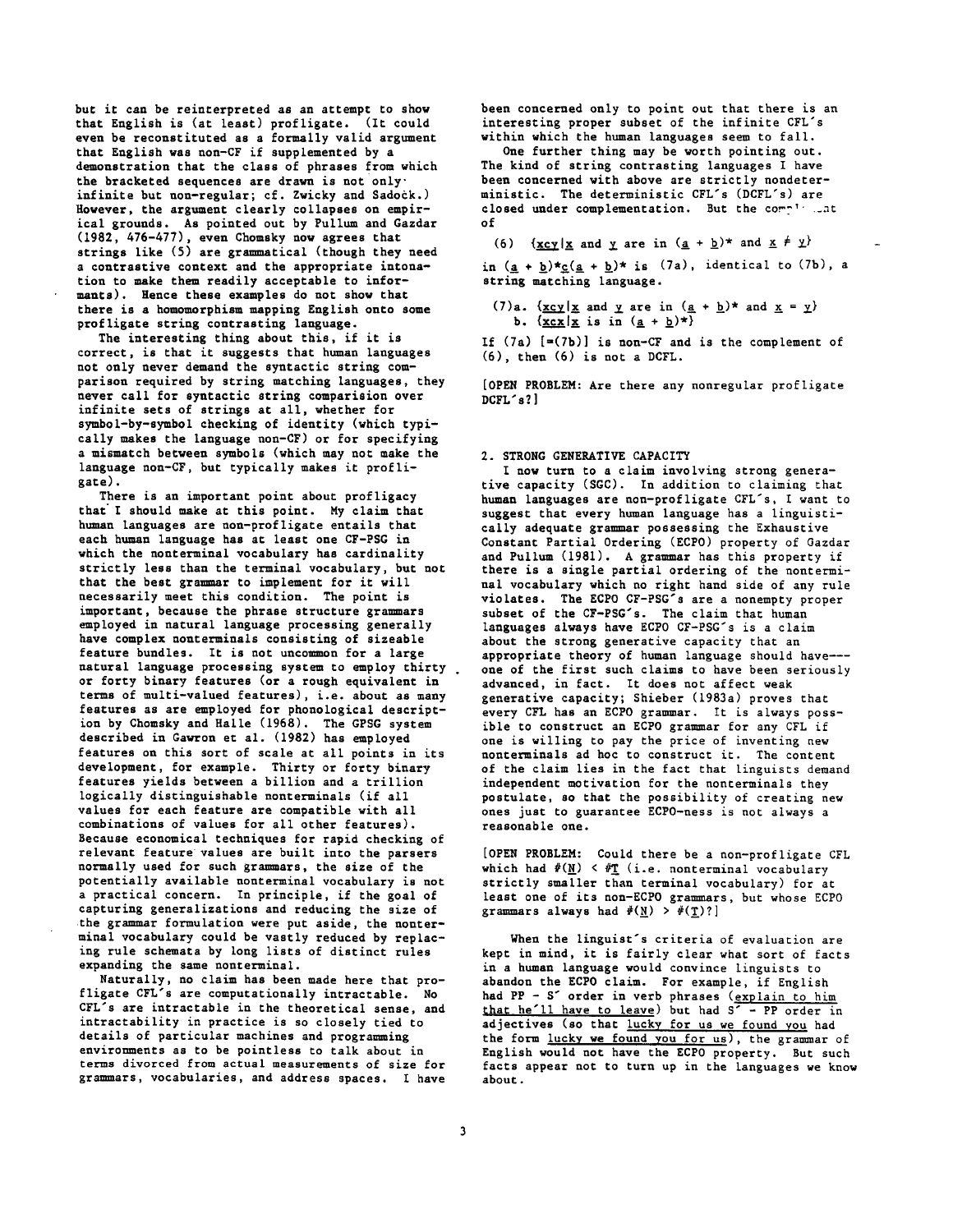The ECPO claim has interesting consequences relating to patterns of constituent order and how these can be described in a fully general way. If a grammar has the ECPO property, it can be stated in what Gazdar and Pullum call ID/LP format, and this renders numerous significant generalizations elegantly capturable. There are also some potentially interesting implications for parsing, studied by Shieber (1983a), who shows that a modified Earley algorithm can be used to parse ID/LP format grammars directly.

One putative challenge to any claim that CF-PSG's can be strongly adequate descriptions for human languages comes from Dutch and has been discussed recently by Bresnan, Kaplan, Peters, and Zaenen (1982). Dutch has constructions like

(7) dat Jan Pier Marie zag leren zwemmen that Jan Pier Marie saw teach swim 'that Jan saw Piet teach Marie to swim'

These seem to involve crossing dependencies over a domain of potentially arbitrary length, a configuration that is syntactically not expressible by a CF-PSG. In the special case where the dependency involves stringwise identity, a language with this sort of structure reduces to something like  $\{xx|x\}$ is in  $\underline{A}^*$ , a string matching language. However, analysis reveals that, as Bresnan et al. accept, the actual dependencies in Dutch are not syntactic. Grammaticality of a string like (7) is not in general affected by interchanging the NP's with one another, since it does not matter to the ith verb what the ith NP might be. What is crucial is that (in cases with simple transitive verbs, as above) the ith predicate (verb) takes the interpretation of the i-ith noun phrase as its argument. Strictly, this does not bear on the issue of SGC in any way that can be explicated without making reference to semantics. What is really at issue is whether a CF-PSG can assign syntactic qtructures to sentences of Dutch in a way that supports semantic interpretation.

Certain recent work within the framework of generalized phrase structure grammar suggests to me that there is a very strong probability of the answer being yes. One interesting development is to be found in Culy (forthcoming), where it is shown that it is possible for a CFL-inducing syntax in ID/LP format to assign a "flat" constituent structure to strings like Piet Marie zag leren zwemmen ('saw Pier teach Marie to swim'), and assign them the correct semantics.

Ivan Sag, in unpublished work, has developed a different account, in which strings like zag leren zwemmen ('saw teach to swim') are treated as compound verbs whose semantics is only satisfied if they are provided with the appropriate number of NP sisters. Whereas Culy has the syntax determine the relative numbers of NP's and verbs, Sag is exploring the assumption that this is unnecessary, since the semantic interpretation procedure can carry this descriptive burden. Under this view too, there is nothing about the syntax of Dutch that makes it non-CF, and there is not necessarily anything in the grammar that makes it non-ECPO.

Henry Thompson "also discusses the Dutch problem from the GPSG standpoint (in this volume).

One other interesting line of work being pursued (at Stanford, like the work of Culy and of Sag) is

due to Carl Pollard (Pollard, forthcoming, provides an introduction). Pollard has developed a generalization of context-free grammar which is defined not on trees but on "headed strings", i.e. strings with a mark indicating that one distinguished element of the string is the "head", and which combines constituents not only by concatenation but also by "head wrap". This operation is analogous to Emmon Bach's notion "right (or left) wrap" but not equivalent to it. It involves wrapping a constituent  $A$  around a constituent  $B$  so that the head is to the left (or right) of B and the rest of  $A$  is to the right (or left) of  $\underline{B}$ . Pollard has shown that this provides for an elegant syntactic treatment of the Dutch facts. I mention his work because I want to return to make a point about it in the immediately following section.

# 3. TIME COMPLEXITY OF RECOGNITION

The time complexity of the recognition problem (TCR) for human languages is like WGC questions in being decried as irrelevant by some linguists, but again, it is hardly one that serious computational approaches can legitimately ignore. Gazdar (1981) has recently reminded the linguistic community of this, and has been answered at great length by Berwick and Weinberg (1982). Gazdar noted that if transformational grammars (TG's) were stripped of all their transformations, they became CFLinducing, which meant that the series of works showing CFL's to have sub-cubic recognition times became relevant to them. Berwick and Weinberg's paper represents a concerted effort to discredit any such suggestion by insisting that (a) it isn't only the CFL's that have low polynomial recognition time results, and (b) it isn't clear that any asymptotic recognition time results have practical implications for human language use (or for computer modelling of it).

Both points should be quite uncontroversial, of course, and it is only by dint of inaccurate attribution that Berwick and Weinberg manage to suggest that Gazdar denies them. However, the two points simply do not add up to a reason for not being concerned with TCR results. Perfectly straightforward considerations of theoretical restrictiveness dictate that if the languages recognizable in polynomial time are a proper subset of those recognizable in exponential time (or whatever), it is desirable to explore the hypothesis that the human languages fall within the former class rather than just the latter.

Certainly, it is not just CFL's that have been shown to be efficiently recognizable in deterministic time on a Turing machine. Not only every context-free grammar but also every contextsensitive grammar that can actually be exhibited generates a language that can be recognized in deterministic linear time on a two-tape Turing machine. It is certainly not the case that all the context-sensitive languages are linearly recognizable; it can be shown (in a highly indirect way) that there must be some that are not. But all the examples ever constructed generate linearly recognizable languages. And it is still unknown whether there are CFL's not linearly recognizable.

It is therefore not at all necessary that a human language should be a CFL in order to be efficiently recognizable. But the claims about recognizability of CFL's do not stop at saying that by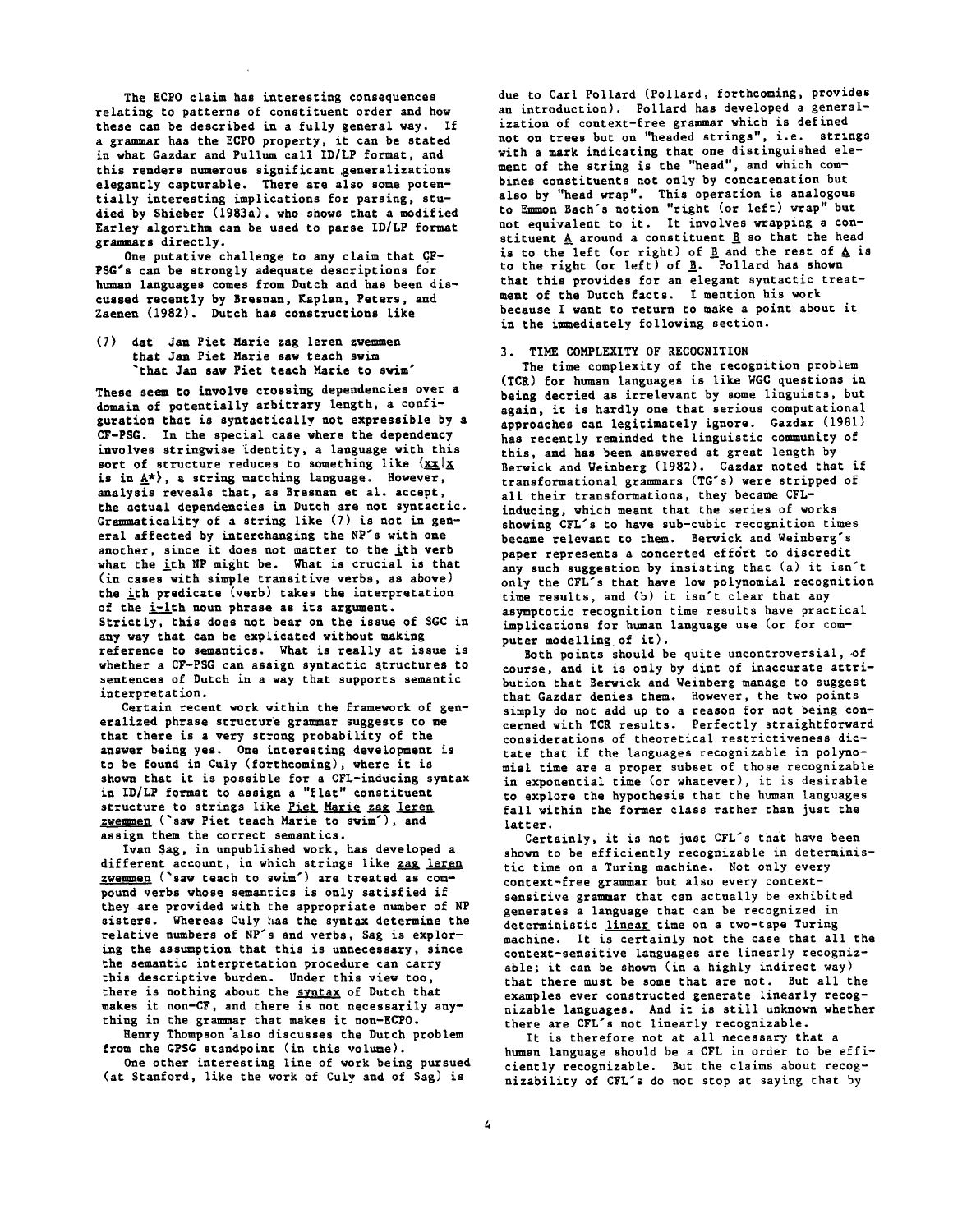good fortune there happens to be a fast recognition algorithm for each member of the class of CFL's. The claim, rather, is that there is a single, universal algorithm that works for every member of the class and has a low deterministic polynomial time complexity. That is what cannot be said of the context-sensitive languages.

Nonetheless, there are well-understood classes of grammars and automata for which it can be said. For example, Pollard, in the course of the work mentioned above, has shown that if one or other of left head wrap and right head wrap is permitted in the theory of generalized context-free grammar, recognizability in deterministic time  $\overline{n}$ 5 is guaranteed, and if both left head wrap and right head wrap are allowed in grammars (with individual grammars free to have either or both), then in the general case the upper bound for recognition time is  $\underline{n}7$ . These are, while not sub-cubic, still low deterministic polynomial time bounds. Pollard's system contrasts in this regard with the lexicalfunctional grammar advocated by Bresnan et al., which is currently conjectured to have an NPcomplete recognition problem.

I remain cautious about welcoming the move that Pollard makes because as yet his non-CFL-inducing syntactic theory does not provide an explanation for the fact that human languages always seem to turn out to be CFL's. It should be pointed out, however, that it is true of every grammatical theory that not every grammar defined as possible is held to be likely to turn up in practice, so it is not inconceivable that the grammars of human languages might fall within the CFL-inducing proper subset of Pollard-style head grammars.

Of course, another possibility is that it might turn out that some human language ultimately provides evidence of non-CY-ness, and thus of a need for mechanisms at least as powerful as Pollard's. Bresnan et al. mention at the end of their paper on Dutch a set of potential candidates: the so called "free word order" or "nonconfigurational" languages, particularly Australian languages like Dyirbal and Walbiri, which can allegedly distribute elements of a phrase at random throughout a sentence in almost any order. I have certain doubts about the interpretation of the empirical material on these languages, but I shall not pursue chat here. I want instead to show that, counter to the naive intuition that wild word order would necessarily lead to gross parsing complexity, even rampantly free word order in a language does not necessarily indicate a parsing problem that exhibits itself in TCR terms.

Let us call transposition of adjacent terminal symbols scrambling, and let us refer to the closure of a language  $L$  under scrambling as the scramble of L. The scramble of a CFL (even a regular one) can he non-CF. For example, the scramble of the regular language (abc)\* is non-CF, although (abc)\* itself is regular. (Of course, the scramble of a CFL is not always non-CF. The scramble of  $\underline{a}*\underline{b}*\underline{c}*$ is  $({\underline{a}}, {\underline{b}}, {\underline{c}})^*$ , and both are regular, hence CF.) Suppose for the sake of discussion that there is a human language that is closed under scrambling (or has an appropriately extractable infinite subset that is). The example just cited, the scramble of (<u>abc</u>)\*, is a fairly clear case of the sort of thing that might be modeled in a human language that was

closed under scrambling. Imagine, for example, the case of a language in which each transitive clause had a verb  $(a)$ , a nominative noun phrase  $(b)$ , and an accusative noun phrase  $(\underline{c})$ , and free word order permitted the  $\underline{a}$ ,  $\underline{b}$ , and  $\underline{c}$  from any number of clauses to occur interspersed in any order throughout the sentence. If we denote the number of  $x'$ s in a string  $Z$  by  $Nx(Z)$ , we can say that the scramble of  $(\underline{abc})^*$  is  $(8)$ .

# (8)  $\{\underline{x}|\underline{x} \text{ is in } (\underline{a}, \underline{b}, \underline{c})\}$  and  $\underline{N}a(\underline{x}) = \underline{N}b(\underline{x}) = \underline{N}c(\underline{x})\}$

Attention was first drawn to this sort of language by Bach (1981), and I shall therefore call it a<br>Bach language. What TCR properties does a Bach What TCR properties does a Bach language have? The one in (8), at least, can be shown to be recognizable in linear time. The proof is rather trivial, since it is just a corollary of a previously known result. Cook (1971) shows that any language that is recognized by a two-way deterministic pushdown stack automaton (2DPDA) is recognizable in linear time on a Turing machine. In the Appendix, I give an informal description of a 2DPDA that will recognize the language in  $(8)$ . Given this, the proof that (8) is linearly recognizable is trivial.

Thus even if my WGC and SGC conjectures were falsified by discoveries about free word order languages (which I consider that they have not been), there would still be no ground for tolerating theories of grammar and parsing that fail to impose a linear time bound on recognition. And recent work of Shieber (1983b) shows that there are interesting avenues in natural language parsing to be explored using deterministic context-free parsers that do work in linear time.

In the light of the above remarks, some of the points made by Berwick and Weinberg look rather peculiar. For example, Berwick and Weinberg argue at length that things are really so complicated in practical implementations that a cubic bound on recognition time might not make much difference; for short sentences a theory that only guarantees an exponential time bound might do just as well. This is, to begin with, a very odd response to be made by defenders of TG when confronted by a theoretically restrictive claim. If someone made the theoretical claim that some problem had the time complexity of the Travelling Salesman problem, and was met by the response that real-life travelling salesmen do not visit very many cities before returning to head office, I think theoretical computer scientists would have a right to be amused. Likewise, it is funny to see practical implementation considerations brought to bear in defending TG against the phrase structure backlash, when (a) no formalized version of modern TG exists, let alone being available for implementation, and (b) large phrase structure grammars.are being implemented on computers and shown to run very fast (see e.g. Slocum 1983, who reports an all-paths, bottom-up parser actually running in linear time using a CF-PSG with 400 rules and i0,000 lexical entries).

Berwick and Weinberg seem to imply that data permitting a comparison of CF-PSG with TG are available. This is quite untrue, as far as I know. I therefore find it nothing short of astonishing to find Chomsky (1981, 234), taking a very similar position, affirming that because the size of the